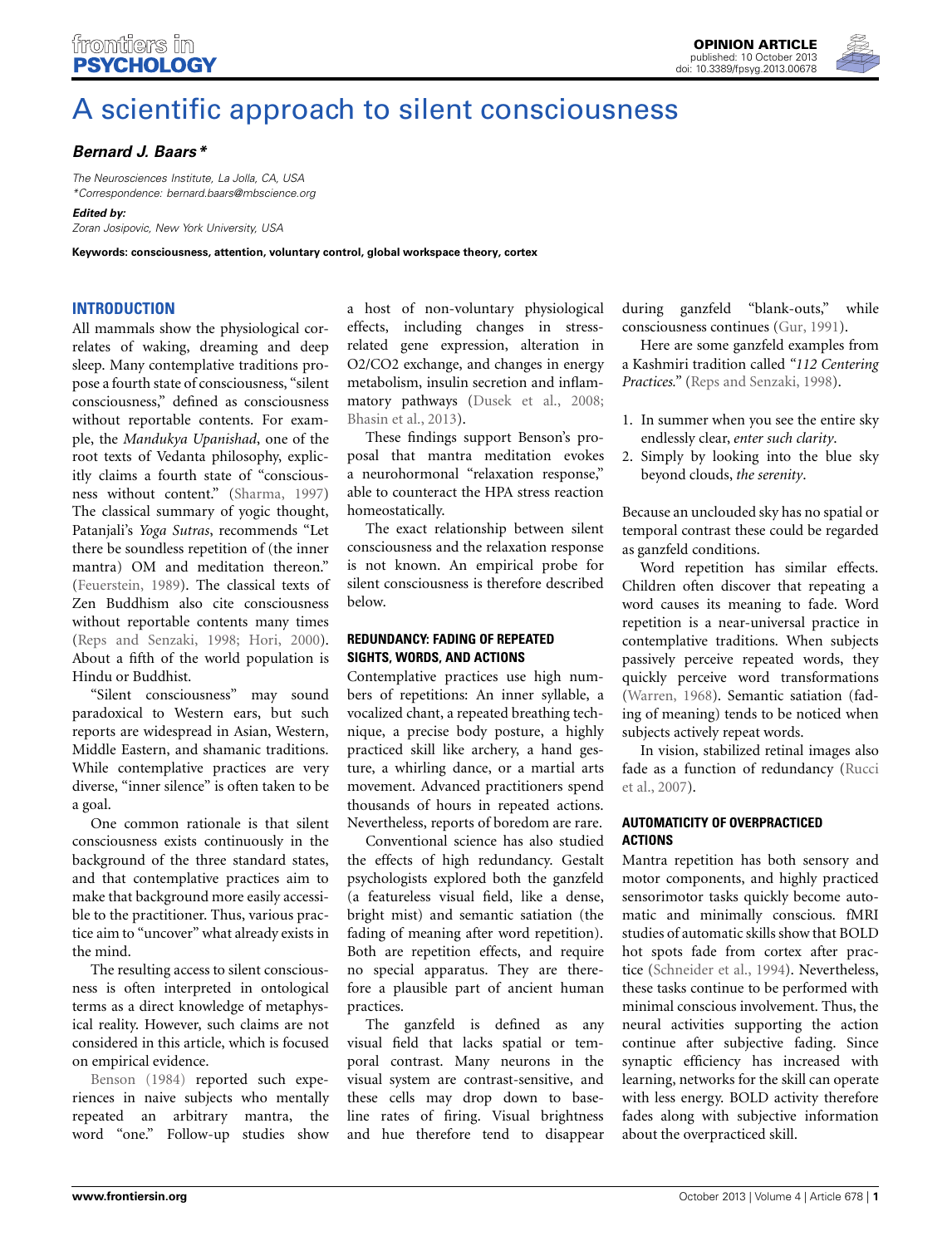When an automatic task is changed, cortical fMRI reappears, and task details become more consciously available. Thus, renewing a mantra after fading may reinstate conscious access for some time.

In sum, repetition may fade redundant elements from consciousness.

## **NEAR-THRESHOLD ATTENDING**

Some practices focus on barely perceivable ev[ents. Some examples from](#page-2-2) Reps and Senzaki [\(1998\)](#page-2-2):

- 1. (Look at) at any point in space or on a wall—until the point *dissolves*.
- 2. Stop the doors of senses when feeling the creeping of an ant. *Then*.
- 3. Or, as breath comes in, feel the sound *hh*.
- 4. Intone a sound audibly, then less and less audibly as feeling deepens into this silent *harmony*.

Near-threshold attending may help subjects become more attuned to silent consciousness.

#### **FEELINGS OF KNOWING AND SURPRISE**

William James wrote the classic description of a "fringe" feeling of knowing (FOK), the tip-of–the-tongue state.

"Suppose we try to recall a forgotten name. The state of our consciousness is peculiar. . . . It is a gap that is intensely active. A sort of a wraith of the name is in it, beckoning us in a given direction, making us at moments tingle with the sense of our closeness, and then letting us sink back without the longed-for term. If wrong names are proposed to us, this singularly definite gap acts immediately so as to negate them. They do not fit into its mold." [\(James, 1890](#page-2-11)).

Feeling of knowing are very common [\(Mangan](#page-2-12), [1993\)](#page-2-12). Active FOK's like the tipof-the–tongue state evoke fMRI activity in [the](#page-2-14) [prefr](#page-2-14)ontal cortex [\(Maril et al., 2001\)](#page-2-13).

Baars [\(1988\)](#page-2-14) provides an extended discussion, concluding that

- 1. The tip-of-the-tongue (TOT) state involves a complex representation of the expected word.
- 2. It occupies central limited capacity, since the state is disrupted by incompatible conscious contents.

3. Yet the TOT lacks experiential qualities like color, warmth, flavor, location, texture, intensity, etc. More broadly, feelings of knowing lack figure-ground contrast, internal structure, and clear temporal boundaries.

And yet, as [James](#page-2-11) [\(1890\)](#page-2-11) emphasized, such feelings of knowing pervade our lives.

#### **FOKs AND SURPRISE**

FOK's may become more consciously available when they are mismatched by unexpected input. If we mentally search for the word "brontosaurus" and hear "pterodactyl" instead, we quickly recognize a mismatch, even before the correct word comes to mind. Likewise, if we see a blank space for an expected\_\_\_\_\_\_\_\_, we can often fill in the expected content in some detail. Surprising events often seem to draw attention to our own expectations. Zen Buddhism uses surprise as a mindchanging practice.

Here is a typical report from a Zen Buddhist magazine:

"A long, thin, flat hardwood stick, the kyosaku was marched up and down the aisles .... If anyone fell asleep during zazen (as happened more than occasionally) the monitor would pounce. Whack!... whack! One good hit on each shoulder and the wary offender was awake." [\(Fischer, 1998](#page-2-15)).

Sudden shocking events can induce a sense of dissociation, a drastic change in one's normal feelings of knowing. The sudden physical blow also violates one's personal space, with consequent feelings of confusion, shock, disorientation, impulsive urges to hit back, and tensing for another shock.

Zen koans also challenge expectations. A famous example is the koan "What is your original face before your mother and father were born?" Students are told to ponder such questions over and over again. Setttled answers are discouraged. Zen koans are not supposed to be resolved; the sense of paradox is itself an object of contemplation.

A somewhat different view is that long contemplation on koans is designed to interfere with the flow of ordinary conscious contents—inner speech, sensory perception, imagery and the like—so that

the silent background of consciousness becomes more accessible.

For example,

A student asked Master Yun-Men (A.D. 949)

"Not even a thought has arisen (in consciousness); is there still a fault or not?"

Master replied, "*Mount Sumeru!*"

"Buddha preached for forty-nine years, but his tongue never moved," the master Gensha said.

A monk asked Ummon, "What is the kind of talk that transcends Buddhas and Patriarchs?"

Ummon replied: "*Rice cake!*"

Notice that Zen masters do not give answers but perform interventions, constantly mismatching the student's expectations. According to [Hori](#page-2-3) [\(2000](#page-2-3)) "*koans* are also understood as pointers to an unmediated "pure consciousness," devoid of cognitive activity."

## **GAP MATCHING AS A PROBE FOR SILENT CONSCIOUSNESS**

In novices, silent moments are said to be experienced separately from the normal flow of conscious contents, like a gap in the flow of conscious sensations, images, feelings and inner speech. Silent moments might therefore be tested experimentally with a gap-detection task.

Endogenous silences may inhibit external sounds for a brief time, as is known to occur during sleep and after some hypnotic suggestions. If meditating subjects report silent gaps when there are none, they might be reporting a moment of endogenous silence. False positives in gap detection could therefore pinpoint a time window for recording neural correlates of silent consciousness [\(He et al., 2013\)](#page-2-16). These effects could be enhanced with binaurally fused sound, commonly experienced in the center of the head.

Scalp EEG can rule out microsleeps, which have a distinctive EEG, MEG and BOLD signature [\(Poudel et al.](#page-2-17), [2012;](#page-2-17) [Garcés Correa et al.](#page-2-18), [2013;](#page-2-18) etc.).

#### **ABSORPTION AND PLEASURE**

Absorption and pleasure are often reported during silent states. Absorption is exclusive conscious engagement with one stream of thought. Silences are also described as "blissful," adding a hedonic dimension (e.g., [Reps and Senzaki,](#page-2-2)